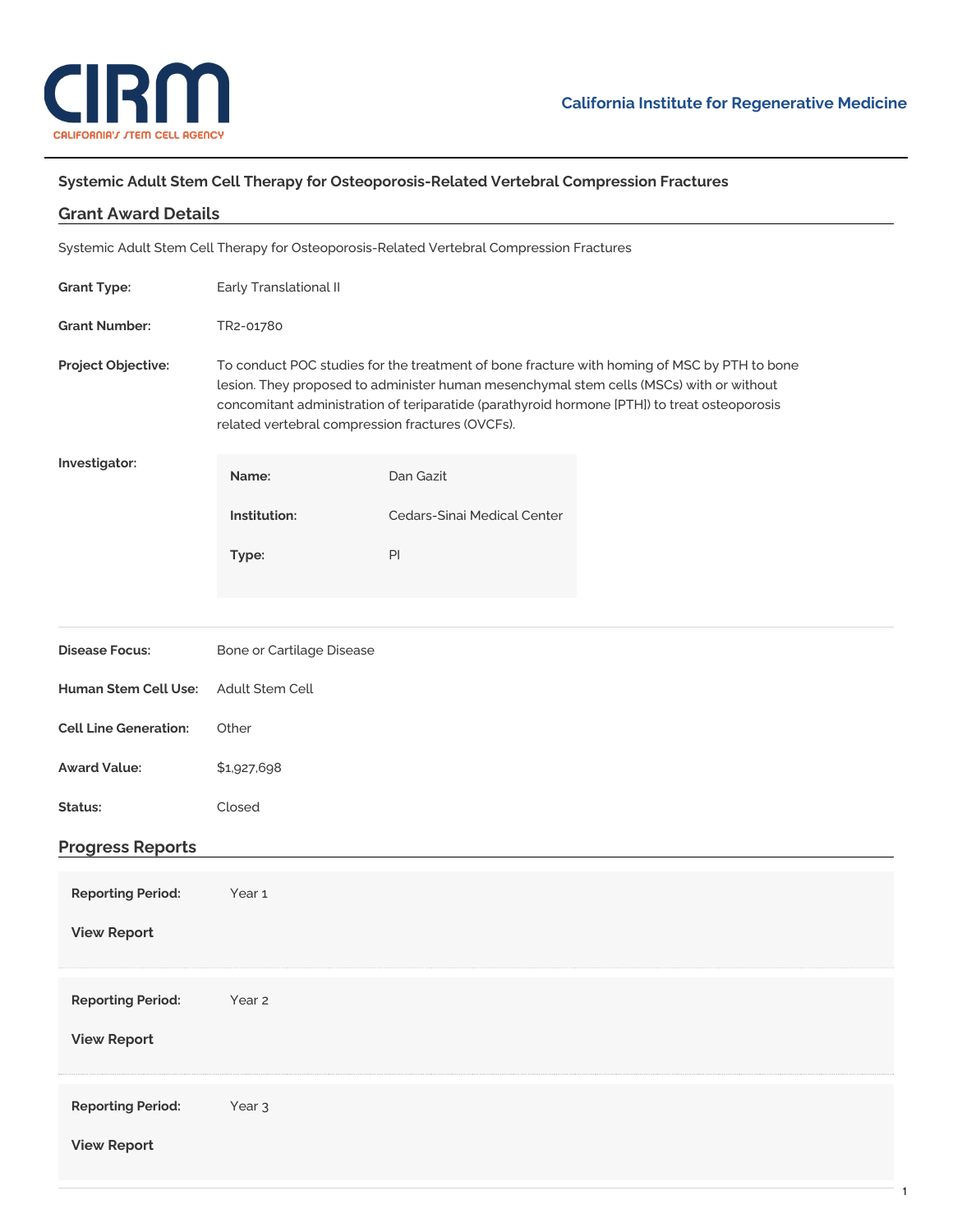## **Grant Application Details**

**Application Title:** Systemic Adult Stem Cell Therapy for Osteoporosis-Related Vertebral Compression Fractures

**Public Abstract:** Vertebral compression fractures are the most common fractures associated with osteoporosis. Approximately 700,000 osteoporosis-related vertebral compression fractures (OVCFs) occur each year in the US. Currently, treatment is focused primarily on prevention. When fractures occur in patients with osteoporosis, treatment options are limited because open surgery with implants often fails. Recently, new therapies involving injection of cement into the vertebral body were developed. Unfortunately, these procedures do not regenerate bone tissue, but do incur risks of leakage and emboli. Hence, we need new treatments that directly address both the underlying cause of OVCFs (bone loss) and the inadequate repair mechanisms when fractures occur. We propose to develop a therapy that exploits mesenchymal stem cells (MSCs) stimulated in vivo with PTH (parathyroid hormone) to accelerate bone repair. PTH alone can accelerate fracture repair in healthy animals by activating bone marrow MSCs. However, osteoporotic patients have either decreased numbers of MSCs, dysfunctional MSCs, or both. In these patients, injection of MSCs combined with a PTH regimen could be an effective therapy for the treatment of multiple fractures. Our preliminary data in a mouse model demonstrated that this combined treatment enhances MSC homing to long-bone fracture sites and leads to increased repair. Here, we will build upon this foundation and ask whether a similar strategy is also effective in OVCFs. We hypothesize that PTH administration will lead to increased homing of MSCs to sites of bone fracture. We further hypothesize that PTH promotes the differentiation of MSCs into osteoblasts. Hence, our objective in the proposed study is to determine the effect of injection of MSCs combined with PTH therapy on bone regeneration in a multiple vertebral bone defect model in osteoporotic rats. The optimal doses of PTH and numbers of MSCs per injection also will be determined. Human bone marrow-derived MSCs will be injected into osteoporotic athymic rats with multiple lumbar vertebral bone defects. MSC homing to bone defects will be monitored using micro- and molecular imaging. Subsequent studies will test increasing dosages of PTH to define the optimal dose for maximal enhancement of MSC homing to a fracture. Bone regeneration will be monitored using micro–CT imaging and biomechanical analyses (to determine structural integrity of newly repaired bone). Subsequent studies will determine whether increasing the number of injected MSCs linearly enhances bone tissue formation. These studies will aid in the creation of an evidence base for future clinical trials that could revolutionize the treatment of vertebral fractures and other complex fractures in patients suffering from osteoporosis.